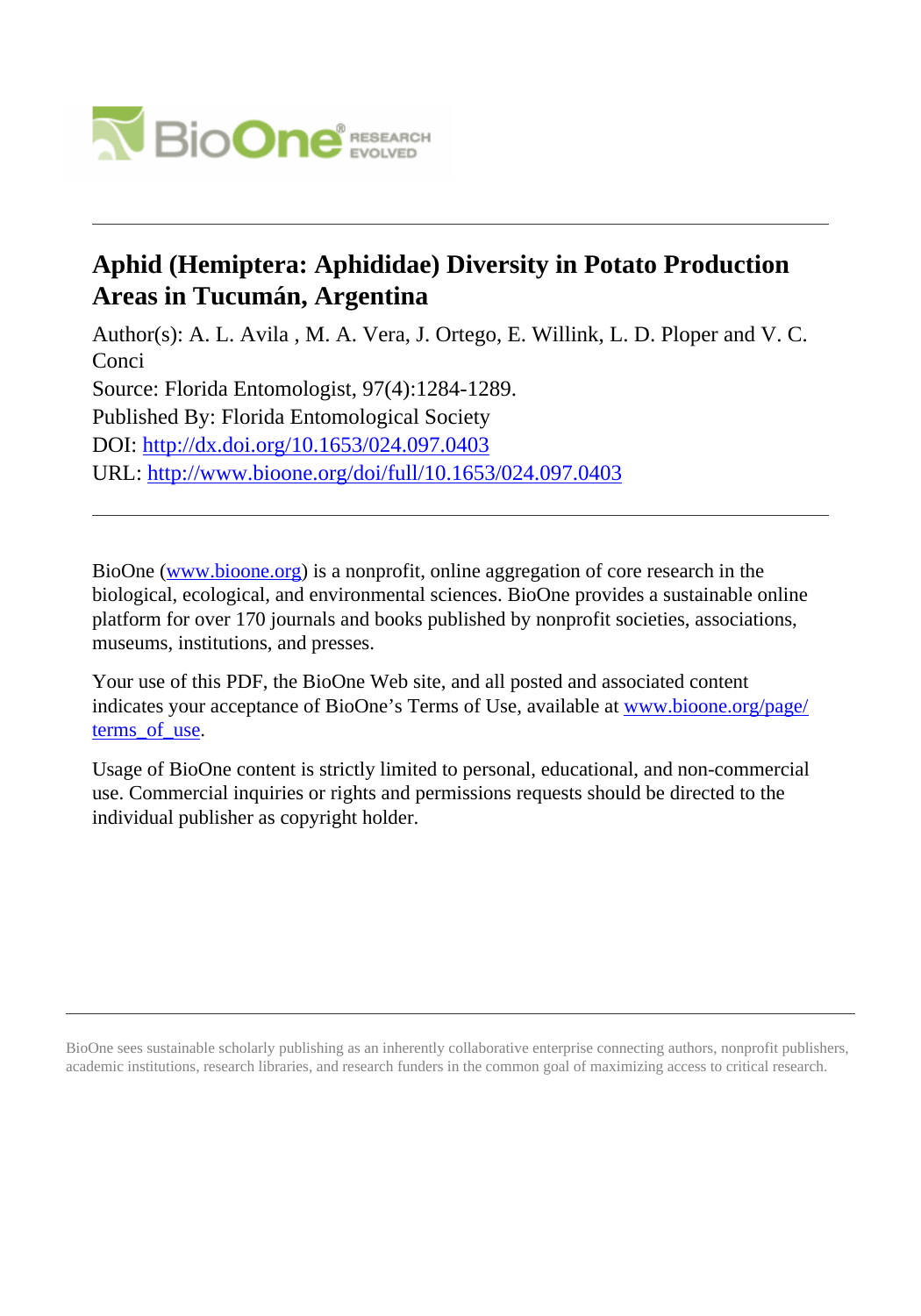# APHID (HEMIPTERA: APHIDIDAE) DIVERSITY IN POTATO PRODUCTION AREAS IN TUCUMÁN, ARGENTINA

A. L. AVILA $^{1,2,^\ast}$ , M. A. Vera $^1$ , J. Ortego $^3$ , E. Willink $^1$ , L. D. Ploper $^{12}$ and V. C. Conci $^4$ 1 Estación Experimental Agroindustrial Obispo Colombres (EEAOC), Sección Zoología Agrícola, Las Talitas (T4104AUD), Tucumán, Argentina

2 Instituto de Tecnología Agroindustrial del Noroeste Argentino (ITANOA) - Consejo Nacional de Investigaciones Científicas y Técnicas (CONICET)

3 Instituto Nacional de Tecnología Agropecuaria (INTA), EEA Junín, Mendoza, Argentina.

4 IPAVE, Instituto de Patología Vegetal-CIAP-INTA. Córdoba, Argentina - CONICET

\*Corresponding author; E-mail: alavila@eeaoc.org.ar

## ABSTRACT

Aphids are recognized as important plant pests worldwide and they are major vectors of viruses. It is necessary to identify the aphid species in an agroecosystem in order to develop appropriate pest management strategies. The aim of this work was to determine the taxonomic diversity of aphid species present in potato crops in different agroecological regions of Tucumán, Argentina. Monitoring was done by 2 methods: modified Moericke yellow water traps were used for the alatae, while the apterae were collected directly from the plants. A total of 15,169 winged aphids were caught and 7,455 apterae colonizing the crop were collected. Fifty-six species were identified, 27 of which were present in all regions surveyed. Differences in species diversity between regions are discussed.

Key Words: aphids, biodiversity, taxonomy, virus vector

#### RESUMEN

Los áfidos son una importante plaga de plantas en todo el mundo y su importancia radica en ser uno de los principales vectores de virus. Es necesario identificar las especies de áfidos en un agroecosistema con el fin de desarrollar estrategias de manejo adecuadas. El objetivo de este trabajo fue determinar la diversidad taxonómica de las especies de áfidos presentes en cultivos de papa en diferentes regiones agrológicas de Tucumán, Argentina. El monitoreo se realizó utilizando dos métodos: se utilizaron trampas amarillas de agua Moericke para los alados y los ápteros fueron colectados directamente de las plantas. Un total de 15,169 áfidos alados y 7,455 ápteros colonizando el cultivo fueron capturados. Se identificaron 56 especies y 27 de ellas estuvieron representadas en todas las regiones evaluadas. Se observaron diferencias en la diversidad de especies entre las regiones, las cuales se discuten en el trabajo.

Palabras Clave: pulgones, biodiversidad, taxonomía, vector de virus

The province of Tucumán, Argentina, produces potato for consumption, industrial use and for use as seed potatoes. With regard to potato production for consumption and industrial use, Tucumán is characterized mainly by its early winter–spring production period (Caldiz 2006). Seed potatoes are grown during Oct to Mar in the department of Tafí del Valle (Fandos et al. 2011). Seed potato production is not an easy task, as crops are affected by multiple pests and diseases, including several viruses that contribute to the devaluation and rejection of seed stocks for certification (Carli & Baltaev 2008).

The most important virus diseases of potato are *Potato virus Y* (PVY = mosaic, Genus *Potyvirus,* Family *Potyviridae*) and *Potato leafroll virus* (PLRV, Genus *Polerovirus,* Family *Luteoviridae*)*,*  both being aphid (Hemiptera: Aphididae) transmitted (Radcliffe & Ragsdale 2002). Differences in transmission characteristics and number of vector species influence their spread of the virus and methods of control. PVY is transmitted in a nonpersistent manner and is acquired and inoculated during brief probes by aphids, including the alatae of many species that do not colonize potato. PLRV is transmitted in a persistent manner. It is confined to phloem tissues, and only those aphids that feed long enough acquire it, and then inoculate potato plants with PLRV (Woodford 1992).

Aphids include some of the most important pests of potato crops mainly because of their role as virus vectors (Adams & Kelley 1950; Kolbe 1970; Shands et al. 1972a). In South America 336 aphid species have been recorded (Ortego personal communication 2013) of which 237 are known to be present in Argentina (Nieto Nafría et al. 1994; Ortego et al. 2004; Mier Durante et al. 2011; Mier Durante et al. 2012; Ortego 2014 in press). Regarding the aphid diversity of Tucumán province, there are studies that date back to 1922 that cite a total of 82 species of aphids on several host plants (Ovruski de Martínez & Delfino 1990; Nieto Nafría et al. 1994; Ovruski de Martínez et al. 1997; A. L. Avila unpublished data).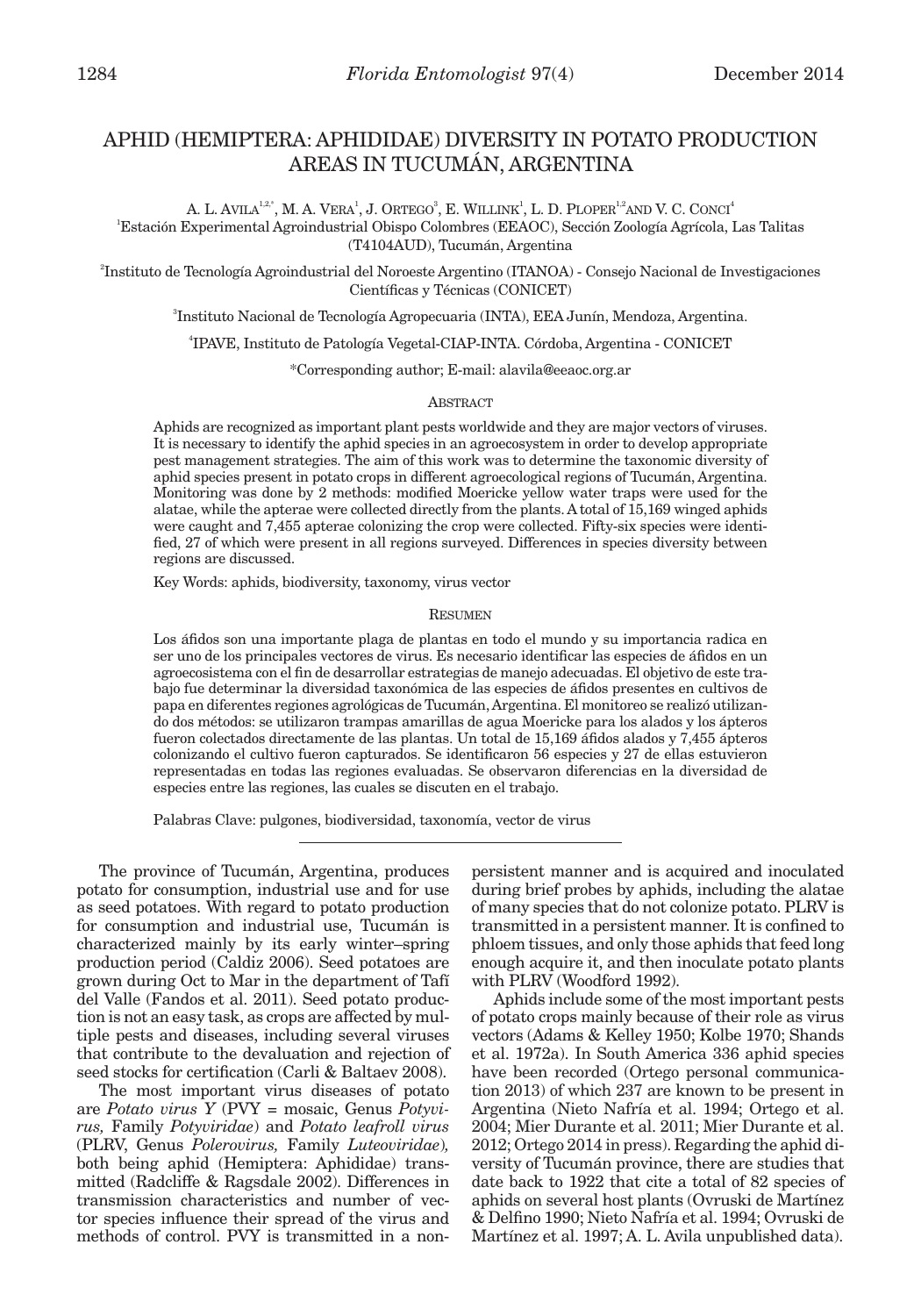Knowing the aphid species present in potato agroecosystems of Argentina is important in understanding the epidemiology of aphid-borne viruses of potato and the development of appropriate management strategies. Therefore, the present study aims to establish the aphid species composition in Tucumán Province, one of the potato production areas in Argentina.

# MATERIALS AND METHODS

The following 3 agroecological regions of Tucumán were chosen from the "Agrologic outline of the Province of Tucumán" of Zuccardi & Fadda (1985), i.e.,

1. Alto Verde, in the southwest, department of Chicligasta (S 27° 21'-W 65° 40'; 390 m asl) is the principal production site of potatoes for consumption.

2. Tafí del Valle, in the northwest, department of Tafí del Valle (S 26° 54'-W 65° 45'; 2,000 m asl) is a significant production site of seed potatoes.

3. Las Talitas, in the northeast, department of Tafí Viejo, located (S 26° 48'-W 65° 12'; 481 m asl) is a production site of potatoes for consumption and industrial use.

Every week during 2 cropping seasons, winged forms of aphids were collected in the 3 regions with modified yellow Moericke water pan traps (Moericke 1955). Each pan was made of plastic and it was a little smaller than the original  $(53 \times 35 \times 11)$ cm). To determine which species colonized the crop, apterae aphids were collected weekly from plants evenly distributed throughout each plot. Potato plants were gently beaten against a vertical beat sheet used for sampling soybeans insects (Drees & Rice 1985). Specimens were preserved in 70% ethanol until identification. In each region, during 2 potato seasons, monitoring was conducted for various numbers of weeks because of weather conditions, the duration of the crop, etc.

In Alto Verde alatae were collected during 27 weeks and wingless aphids during 16 weeks. In Las Talitas, alatae individuals were monitored during 26 weeks and apterae during 15 weeks. Finally, in Tafí del Valle alatae were collected during 37 weeks and wingless individuals during 12 weeks.

Several keys were used to identify the species, i.e., Remaudière & Seco Fernandez (1990), Blackman & Eastop (2000), and Taylor & Robert (1984). Sometimes identifications could be done only to the genus. Aphid classification of Blackman & Eastop (2000) was followed in this work. Literature was consulted to highlight which of the species collected had been cited previously as a vector of an important potato virus.

# **RESULTS**

A total of 15,169 alatae aphids were caught during this study. Fifty-six species were identified. Twenty-one of these species have been cited around the world as vectors of PVY and PLRV virus (Völk 1959; Van Hoof 1980; Piron 1986; Blackman & Eastop 2000) (Table 1).

All the aphids collected belonged to the Aphididae family and within it, to 6 subfamilies: Aphidinae, Calaphidinae, Chaitophorinae, Eriosomatinae, Saltusaphidinae and Lachninae*.* In all 3 regions sampled, more than 95% of the species belonged to the Aphidinae. Regarding the aphids collected in both seasons, Tafí del Valle accounted for the greatest number of species, although Las Talitas had the largest number of individuals captured. Twentyseven species appeared in the 3 regions, and within these, the genus *Aphis* was the most abundant. Furthermore, the following species were the most prominent in each region: *Hyperomyzus lactucae*  (Linnaeus) at Las Talitas, *Acyrthosiphon kondoi*  Shinjiat Alto Verde and *Pemphigus* sp. at Tafí del Valle (Table 1).

Among known vectors of PVY and PLRV, the green peach aphid, *Myzus persicae* (Sulzer), was the most abundant in the 3 regions, while *Capitophorus elaeagni* (Del Guercio) was quite evenly abundant among all 3 regions (Table 1). Main differences were observed for alates both of *Brevicoryne brassicae*  (Linnaeus) and *Lipaphis erysimi* (Davis). *Brevicoryne brassicae* was much more abundant at Tafí del Valle than in the other 2 regions. *Lipaphis erysimi* was most prominent at Las Talitas*,* where it constituted more than 16% of the catches in contrast to representing less than 1% of the catches at Tafí del Valle. The total number of specimens of known vectors was 8,898 winged individuals (Table 1), which represented 58.66% of the total, with the higher quantity collected in Las Talitas (5,470 individuals, 60.6%), followed by Alto Verde (2,291 individuals, 59%) and Tafí del Valle (1,137 individuals, 50.2%). It is worth noting that several species within the *Aphis* genus are known as virus vectors, and that the identities of species of the alatae captured in the flight phase cannot be reliably determined, except for a few species whose alatae are highly distinctive (Stroyan 1984). Since in this work we did not identify the species belonging to this genus, further studies could modify these results.

With regard to apterous aphids (Table 2), a total of 7,455 individuals of 9 different species were collected, all of which belonged to the Aphididae. Two subfamilies were found within this family, i.e., Aphidinae and its Macrosiphini (97.2%) and Aphidini tribes (2.7%), and Eriosomatinae and its Pemphigini tribe (< 0.01%) (Table 2). In Alto Verde and Tafí del Valle the preponderance of *M. persicae* was very clear, different from what occurred in Las Talitas, where the dominance was shared by *M. persicae* and *Macrosiphum euphorbiae* (Thomas).

#### **DISCUSSION**

Our trapping data demonstrate that there are numerous species of winged aphids visiting potato fields that do not colonize the crop. Information on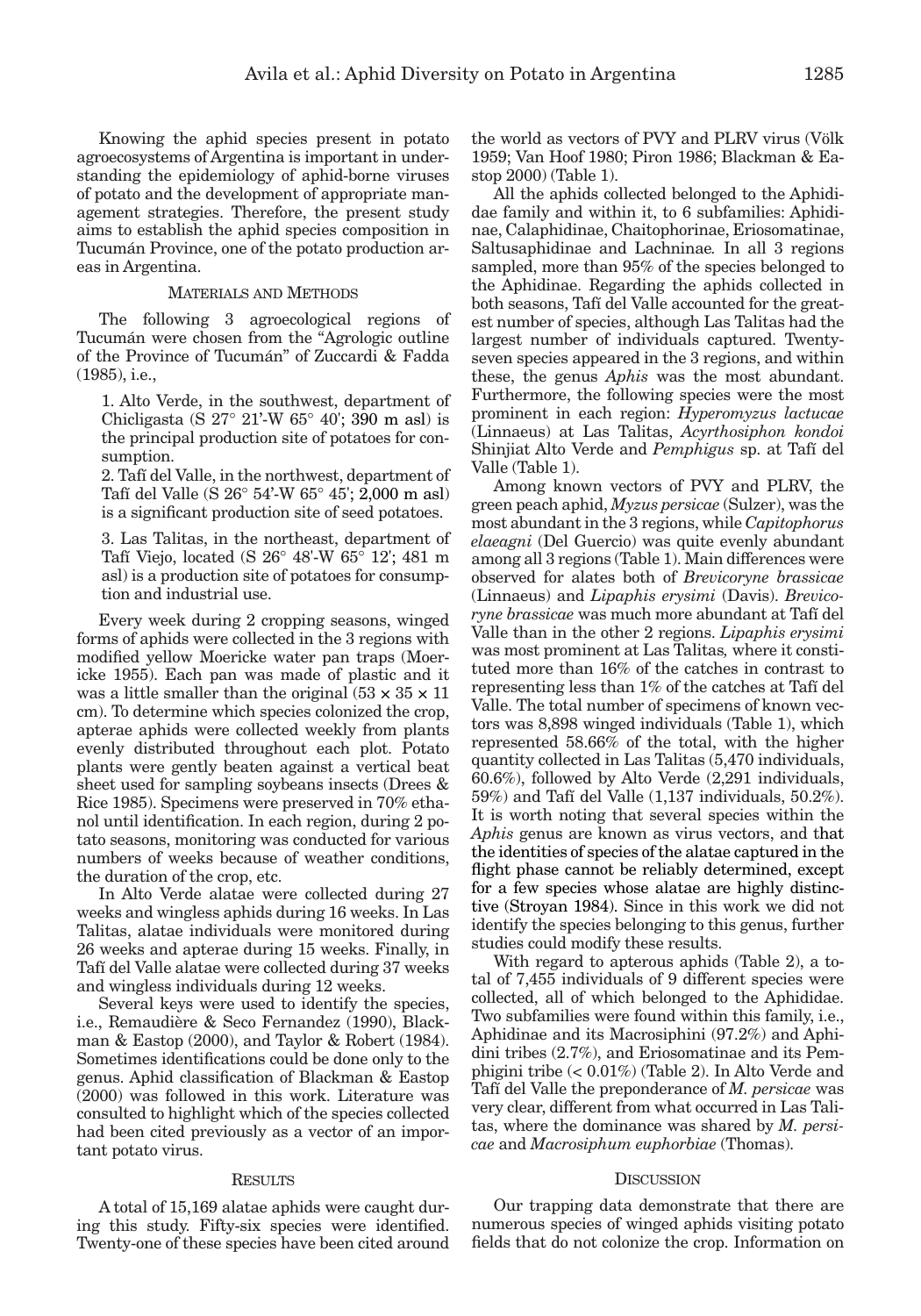| IIIImam and III in the three control in the control of the control of the control of the control of the control of the control of the control of the control of the control of the control of the control of the control of th |                         |
|--------------------------------------------------------------------------------------------------------------------------------------------------------------------------------------------------------------------------------|-------------------------|
| Ĭ.<br>$\overline{\text{N} \text{N}}$<br>۱,<br>(<br>くり<br>)<br>)                                                                                                                                                                | こくしゅうそう こうしょう じょうしょうきょく |
| $\frac{1}{2}$<br>I                                                                                                                                                                                                             |                         |

| Region                                                                            | Alto Verde         |                  | Las Talitas        |                |                     | Tafí del Valle     |                    |       |
|-----------------------------------------------------------------------------------|--------------------|------------------|--------------------|----------------|---------------------|--------------------|--------------------|-------|
| Season                                                                            | 2010/2011          |                  | 2011/2012          |                |                     | 2010/2011          | Total              |       |
| Traps                                                                             |                    | ю                |                    | అ              |                     | అ                  |                    | 17    |
|                                                                                   |                    |                  |                    |                |                     |                    | 15,169             |       |
| Total number of specimens                                                         | $3,881$<br>$2,291$ |                  | $9,024$<br>$5,470$ |                |                     | $2,264$<br>$1,137$ |                    |       |
| Vectors of PVY and PLRV: total number of specimens                                |                    | 37               |                    | 40             |                     | 45                 | 8,898              |       |
| Total number of species                                                           |                    |                  |                    |                |                     |                    |                    |       |
| Таха                                                                              | $\mathsf{\hat{z}}$ | of               | $\mathsf{\hat{z}}$ | of             | $\mathsf{\hat{z}}$  | of                 | $\mathsf{\hat{z}}$ | of    |
| Acyrthosiphon (Acyrthosiphon) kondoi Shinji                                       | 175                | 4.51             | 146                | 1.62           | 17                  | 0.75               | 338                | 2.23  |
| Acyrthosiphon (Acyrthosiphon) pisum (Harris)*                                     |                    | 0.10             | $\overline{10}$    | $\overline{0}$ |                     |                    |                    | 0.09  |
| Aphis spp.                                                                        | 1,126              | 29.01            | 2,814              | 31.18          | 699                 | 30.87              | 4,639              | 30.58 |
| Aploneura lentisci Passerini                                                      |                    |                  |                    |                |                     | 0.04               |                    | 0.01  |
| Aulacorthum (Aulacorthum) solani (Kaltenbach)**                                   | 15                 | 0.39             |                    |                | 19                  | 0.84               | చె                 | 0.22  |
| Brachycaudus (Brachycaudus) helichrysi (Kaltenbach)*                              | 36                 | 0.93             | 89                 | 0.43           | 57                  | 1.63               | 112                | 0.74  |
| Brachycaudus (Mordvilkomemor) rumexicolens (Patch)                                | w                  | 0.13             | 295                | 3.27           |                     | 0.18               | 304                | 2.00  |
| Brevicoryne brassicae (Linnaeus)*                                                 | 47                 | $1.21$<br>$3.92$ | 605                | 6.70           | 336                 | 14.84              | 988                | 6.51  |
| Capitophorus elaeagni (Del Guercio)*                                              | 152                |                  | 295                | 3.27           | 126                 | 5.57               | 573                | 3.78  |
| Capitophorus hippophaes (Walker)*                                                 | 19                 | 0.49             |                    | 0.03           | ∞                   | 0.35               | $30\,$             | 0.20  |
| Capitophorus sp.                                                                  |                    |                  |                    |                | $50^{\circ}$        | 2.21               | 50                 | 0.33  |
| Cavariella (Cavariella) aegopodii (Scopoli)*                                      | ග                  | 0.23             |                    | 0.04           |                     |                    | $\mathbb{C}$       | 0.09  |
| Chaetosiphon sp.                                                                  |                    |                  |                    |                |                     | 0.04               |                    | 0.01  |
| Chaitophorus leucomelas Koch                                                      |                    |                  |                    |                | 18                  | 0.80               | $^{18}$            | 0.12  |
| Cinara sp.                                                                        |                    |                  |                    | 0.04           | 4                   | 0.18               | $\infty$           | 0.05  |
| Cryptomyzus (Cryptomyzus) ballotae Hille Lis Lambers*                             | 98                 | 2.53             | 174                | 1.93           | 19                  | 0.84               | 291                | 1.92  |
| Dysaphis acupariae (Buckton)                                                      | $\Omega$           | 0.52             | S                  | 0.06           | IJ                  | 0.22               | $\frac{6}{3}$      | 0.20  |
| Eucarazzia elegans (Ferrari)                                                      |                    |                  | P                  | 0.06           | ಣ                   | 0.13               |                    | 0.05  |
| Hyadaphis foeniculi (Passerini)*                                                  |                    |                  |                    | 0.03           | $\mathbf{\Omega}$   | 0.09               | P                  | 0.03  |
| $Hyperomyzus (Hyperomyzus)$ lactucae (Linnaeus)*                                  | 55                 | 1.42             | 871                | 9.65           | అ                   | 0.27               | 932                | 6.14  |
| Illinoia sp.                                                                      |                    | 0.03             |                    | 0.04           |                     |                    |                    | 0.03  |
| Lipaphis (Lipaphis) erysimi (Kaltenbach)*                                         | 265                | 6.83             | ,462               | 6.20           | $22$ $\overline{7}$ | 0.97               | 1,749              | 11.53 |
| <i>cae</i> (Boyer de Fonscolombe)<br>Macrosiphoniella (Macrosiphoniella) artemisi | $\infty$           | 0.21             |                    | 0.01           |                     | 0.31               | 16                 | 0.11  |
| Macrosiphoniella (Macrosiphoniella) tapuskae (Hottes & Frison)                    |                    |                  |                    |                | က                   | 0.13               |                    | 0.02  |
| Macrosiphum (Macrosiphum) euphorbiae (Thomas)**                                   | က                  | 0.08             | 499                | 5.53           | 44                  | 1.94               | 546                | 3.60  |
| Macrosiphum (Macrosiphum) rosae (Linnaeus)                                        |                    |                  |                    |                | N                   | 0.09               | $\mathfrak{a}$     | 0.01  |
| Metopolophium (Metopolophium) dirhodum (Walker)*                                  | ↤                  | 0.10             | 29                 | 0.32           | ာ                   | 0.40               | $42$ $\alpha$      | 0.28  |
| Myzaphis rosarum (Kaltenbach)*                                                    | $\sim$             | 0.05             |                    |                |                     |                    |                    | 0.01  |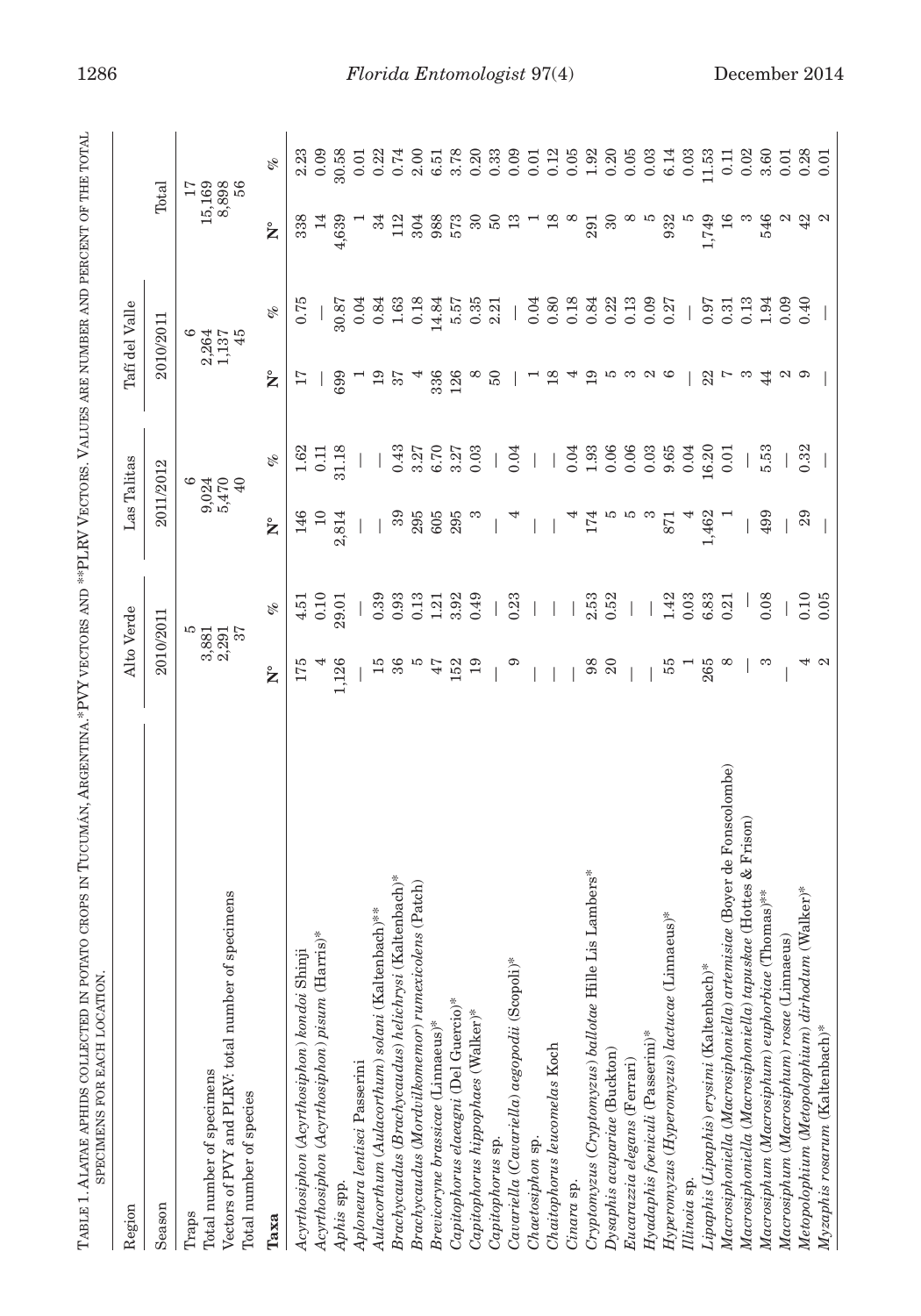| Region                                                                                                              |                | Alto Verde       |                 | Las Talitas                     |                 | Tafí del Valle            |                 |       |
|---------------------------------------------------------------------------------------------------------------------|----------------|------------------|-----------------|---------------------------------|-----------------|---------------------------|-----------------|-------|
| Season                                                                                                              | 2010/2011      |                  |                 | 2011/2012                       |                 | 2010/2011                 | Total           |       |
| Vectors of PVY and PLRV: total number of specimens<br>Total number of specimens<br>Total number of species<br>Traps | 3,881<br>2,291 | ю<br>57          |                 | 9,024<br>5,470<br>40<br>$\circ$ |                 | 2,264<br>1,137<br>45<br>అ | 15,169<br>8,898 | 56    |
| Таха                                                                                                                | ż              | of               | ż               | of                              | ż               | of                        | ż               | of    |
| Myzus (Nectarosiphon) persicae (Sulzer)***                                                                          | 1,450          | 37.36            | 1,355           | 5.02                            | 448             | 19.79                     | 3,253           | 21.45 |
| Nasonovia (Nasonovia) ribisnigri (Mosley)                                                                           | S              | 0.13             |                 | 0.01                            | N               | 0.09                      |                 | 0.05  |
| Ovatus crataegarius (Walker)                                                                                        |                |                  | ಣ               | 0.03                            |                 |                           | ಣ               | 0.02  |
| Pemphigus sp.                                                                                                       | 48             | 1.24             | 72              | 0.80                            | 139             | 6.14                      | 259             | 1.71  |
| Pleotricophorus glandulosus (Kaltenbach)                                                                            |                |                  |                 |                                 |                 | 0.04                      |                 | 0.01  |
| Rhodobium porosum (Sanderson)                                                                                       |                | 0.03             |                 |                                 |                 |                           |                 | 0.01  |
| Rhopalomyzus poae (Gillette)                                                                                        |                |                  |                 |                                 |                 | 0.04                      |                 | 0.01  |
| Rhopalosiphoninus (Rhopalosiphoninus) latysiphon (Davidson)***                                                      |                |                  |                 |                                 | ಣ               | 0.13                      | ಣ               | 0.02  |
| Rhopalosiphum maidis (Fitch)*                                                                                       |                | 0.10             | w               | 0.06                            | 33              | 1.46                      | 42              | 0.28  |
| Rhopalosiphum padi (Linnaeus)*                                                                                      | 68             | $1.75$<br>$2.50$ | $\overline{51}$ | 0.34                            | $\overline{10}$ | 0.44                      | 109             | 0.72  |
| Rhopalosiphum rufiabdominale (Sasaki)                                                                               | 57             |                  | 49              | 0.54                            | 15              | 0.66                      | 161             | 1.06  |
| Rhopalosiphum sp.                                                                                                   |                |                  | 13              | 0.14                            |                 |                           | 13              | 0.09  |
| Saltusaphis scirpus Theobald                                                                                        | $\mathfrak{a}$ | 0.05             | G               | 0.10                            |                 | 0.04                      | 12              | 0.08  |
| Schizaphis (Schizaphis) graminum (Rondani)                                                                          |                |                  | 19              | 0.21                            | N               | 0.09                      | $^{21}$         | 0.14  |
| Sipha (Rungsia) maydis Passerini                                                                                    |                | 0.03             | Ξ               | 0.12                            | 18              | 0.80                      | $30\,$          | 0.20  |
| Sitobion (Sitobion) avenae (Fabricius)*                                                                             | 49             | 1.26             | 32              | 0.35                            | 12              | 0.53                      | 93              | 0.61  |
| Takecallis arundinariae (Essig)                                                                                     | L              | 0.18             |                 |                                 | ಣ               | 0.13                      | 10              | 0.07  |
| Takecallis taiwanus (Takahashi)                                                                                     |                |                  |                 |                                 |                 | 0.04                      |                 | 0.01  |
| Sasaki)<br>Tetraneura (Tetraneurella) nigriabdominalis                                                              | N              | 0.05             | 19              | 0.21                            | 45              | 1.99                      | 88              | 0.44  |
| Therioaphis (Rhizoberlesia) riehmi (Börner)                                                                         | 18             | 0.46             | 16              | 0.18                            |                 |                           | 34              | 0.22  |
| Therioaphis (Pterocallidiun) trifolii (Monell)                                                                      | 18             | 0.46             | 22              | 0.24                            | 12              | 0.53                      | 52              | 0.34  |
| Toxoptera aurantii (Boyer de Fonscolombe)                                                                           |                |                  | IJ              | 0.06                            |                 |                           | P               | 0.03  |
| $The$ $reulatus (The$ $reuloides) anulatus$ (Hartig)                                                                |                |                  | $\approx$       | 0.02                            | N               | 0.09                      | 4               | 0.03  |
| Tuberculatus (Tuberculatus) querceus (Kaltenbach)                                                                   |                | 0.03             |                 | 0.03                            |                 |                           | 4               | 0.03  |
| Uroleucon (Uroleucon) spp.                                                                                          | ಣ              | 0.08             |                 |                                 |                 |                           | S               | 0.02  |
| Uroleucon (Uromelan) spp.                                                                                           | ာ              | 0.23             | 14              | 0.16                            | w               | 0.22                      | 28              | 0.18  |
| Uroleucon (Uroleucon) sonchi (Linnaeus)*                                                                            |                | 0.28             | 34              | 0.38                            |                 | 0.04                      | 46              | 0.30  |
| Wahlgreniella nervata (Gillette)                                                                                    |                |                  |                 |                                 | 16              | 0.71                      | 16              | 0.11  |
| Unidentified                                                                                                        | 43             | Ξ                | 41              | 0.45                            | 52              | 2.30                      | 136             | 0.90  |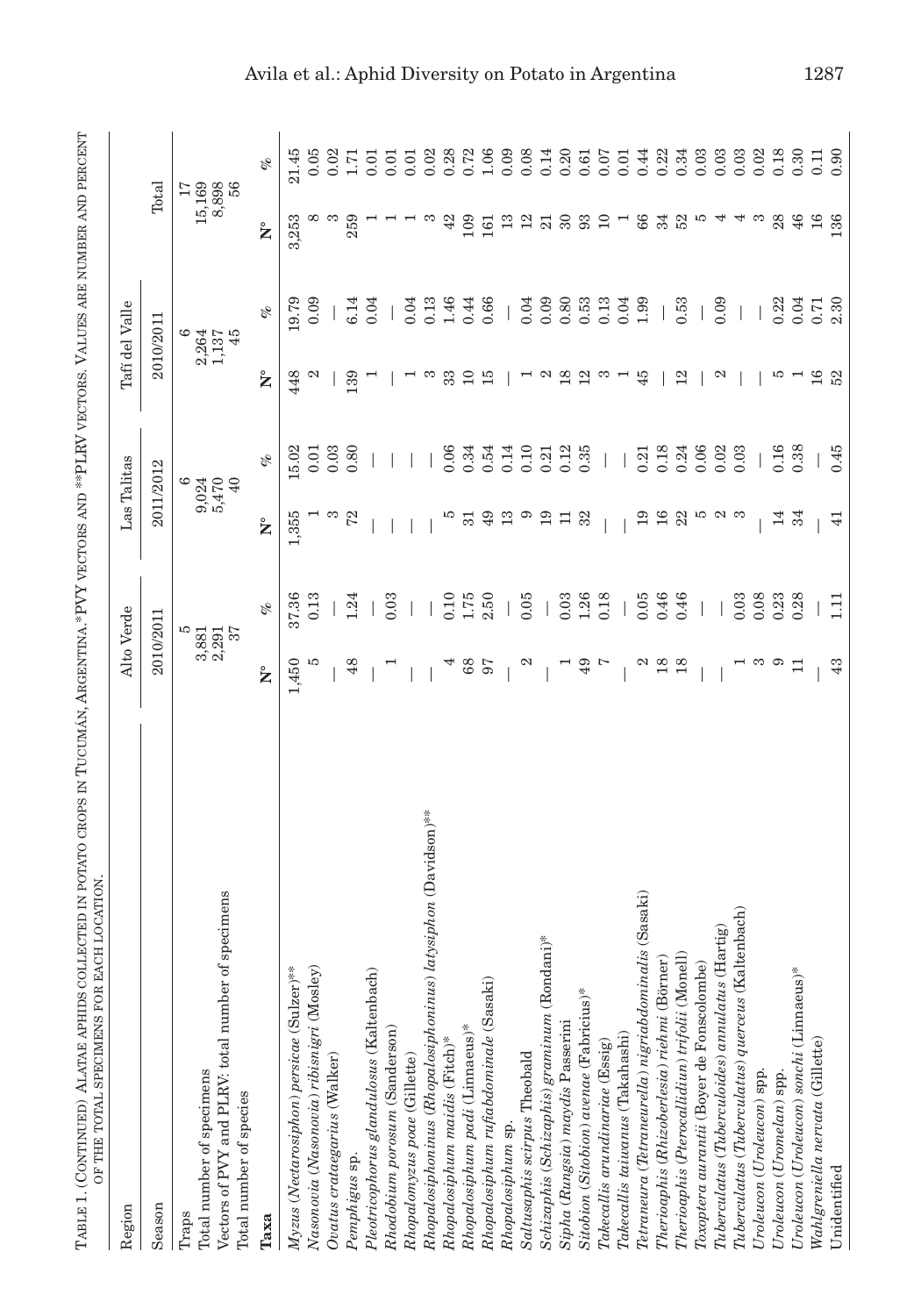aphids of Tucumán is sparse, and the few available sources of literature indicate that 82 species have been cited in Tucumán province (Ovruski de Martinez & Delfino 1990; Nieto Nafría et al. 1994; Ovruski de Martinez et al. 1997; A. L. Avila, unpublished data)

The discovery of apterous individuals in the crop belonging to 3 taxa that normally do not colonize potato plants (*Pemphigus* sp., *H. lactucae* and *C. fragaefolii*) may be due to the presence of nearby strawberry plants from some previous crop and weeds growing between the potato plants, such as Cruciferae and *Sonchus* spp. (Asterales: Asteraceae), that are hosts of these species.

Virus transmission rate depends on many factors such as the vector abundance and vector population dynamics, the efficiency of transmission, and environmental factors (Boukhris-Bouhachem et al. 2013). During this study, only species diversity and abundance were surveyed. Each region presented its own epidemiological characteristics but they all harbor PVY and PLRV vectors in abundance. In this regard, Tafí del Valle seems different because it had the lowest number of aphids and the greater diversity. This could be because of certain characteristics of the valley such as altitude and climatic conditions, mainly temperature and rainfall that allow the expression of a different vegetation composition (Meyer & Weyrauch 1966).

It has been reported that any aphid visiting the potato plant is a potential vector of non-persistent viruses (Harrewijn et al. 1981). However, only 47 species of aphids including many species that do not colonize potato crop, have been proven capable of transmitting PVY with varying efficiencies (Völk 1959; Van Hoof 1980; Piron 1986; Ortego 1991; Pérez et al. 1995; Kerlan 2006) and only 30 of them are cited in Argentina (Ortego & Mier Durante 2010). Twenty-one of the species collected in this work were previously cited as capable of transmitting PVY and/or PLRV (Table 1). Of these*, M.*  *persicae* is known to be a major vector of these 2 viruses and merits special attention because of its importance as a crop pest. For example, *M. persicae* can transmit more than 100 viruses (Kennedy et al. 1962). Additionally, *M. persicae* stands out from the rest of the aphid species because of its wide geographic distribution and its wide host range (Van Emden et al. 1969). More than 400 of plant species belonging to 50 families are hosts of *M. persicae* (Ossianilsson 1966). It is possible that secondary hosts of *M. persicae* are allowed to grow in the 3 regions evaluated. Therefore, if the abundance of secondary host species could be drastically reduced, then the incidence of potato plants infected with these viruses would be greatly reduced as well.

PLRV is mainly transmitted by aphids colonizing potato crops but not by all colonizing aphid species (Harrewijn et al. 1981). The literature mentions the existence of 10 aphid species as vectors of PLRV, 9 of which are present in Argentina (Kennedy et al. 1962; Ortego & Mier Durante 2010) and 5 of them were collected in Tucumán province during this survey (Table 2). A remarkable number of apterae of *M. persicae* was found colonizing the crop, and this species is well known as an efficient virus vector in several crops including potato. Results have shown that the number of green peach aphids in the crop had reached remarkably great densities, being present throughout the crop cycle, and representing more than 97% of the whole in Tafi del Valle (the region dedicated to seed potato production) and Alto Verde, but being much less abundant in Las Talitas. These findings must be considered only as a first step of a more complete epidemiological study and the development of an effective strategy to minimize virus transmission.

#### ACKNOWLEDGMENTS

We thank to all the members of Horticulture Department of EEAOC, especially to Ing. Agr. Ramiro Lobo and Ing. Agr. Alicia Forns. Also to Dra. Gabriela Murua and

|  |                                            |  |  |  |  | TABLE 2. APTERAE APHIDS COLLECTED ON POTATO CROPS IN THE THREE MAJOR POTATO PRODUCTION REGIONS OF |  |
|--|--------------------------------------------|--|--|--|--|---------------------------------------------------------------------------------------------------|--|
|  |                                            |  |  |  |  | TUCUMÁN PROVINCE. ARGENTINA.*PVY VECTORS AND **PLRV VECTORS.VALUES ARE NUMBER AND PERCEN-         |  |
|  | TOF THE TOTAL SPECIMENS FOR EACH LOCATION. |  |  |  |  |                                                                                                   |  |

| Region                                |             | Alto Verde |             | Las Talitas. |             | Tafí del Valle |                    | Total       |
|---------------------------------------|-------------|------------|-------------|--------------|-------------|----------------|--------------------|-------------|
| Total number of specimens             | 3,927       |            |             | 1,353        |             | 2,175          |                    | 7,455       |
| Total number of species               |             | 5          |             | 5            |             | 7              |                    | 9           |
| <b>Species</b>                        | $N^{\circ}$ | $\%$       | $N^{\circ}$ | $\%$         | $N^{\circ}$ | $\%$           | $\mathrm{N}^\circ$ | $\%$        |
| Aphis gossypii Glover**               | 12          | 0.306      | 150         | 11.09        | 25          | 1.149          | 187                | 2.508       |
| Aphis fabae Scopoli**                 |             |            | 7           | 0.517        | 5           | 0.23           | 12                 | 0.161       |
| Aulacorthum solani (Kaltenbach)**     | 13          | 0.331      |             |              |             | 12 0.552       | 25                 | 0.335       |
| Macrosiphum euphorbiae (Thomas)**     | 23          | 0.586      | 553         | 40.87        | $^{2}$      | 0.092          |                    | 578 7.753   |
| Myzus persicae (Sulzer)**             | 3,877       | 98.73      | 636         | 47.01        | 2,121       | 97.52          |                    | 6,634 88.99 |
| Rhopalosiphum rufiabdominale (Sasaki) | $^{2}$      | 0.051      |             |              |             |                | $^{2}$             | 0.027       |
| <i>Pemphigus</i> sp.                  |             |            |             |              | 4           | 0.184          | 4                  | 0.054       |
| Chaetosiphon fragaefolii (Cockerell)  |             |            |             |              | 6           | 0.276          | 6                  | 0.08        |
| $Hyperomyzus lactucae$ (Linnaeus)*    |             |            | 7           | 0.517        |             |                |                    | 0.094       |